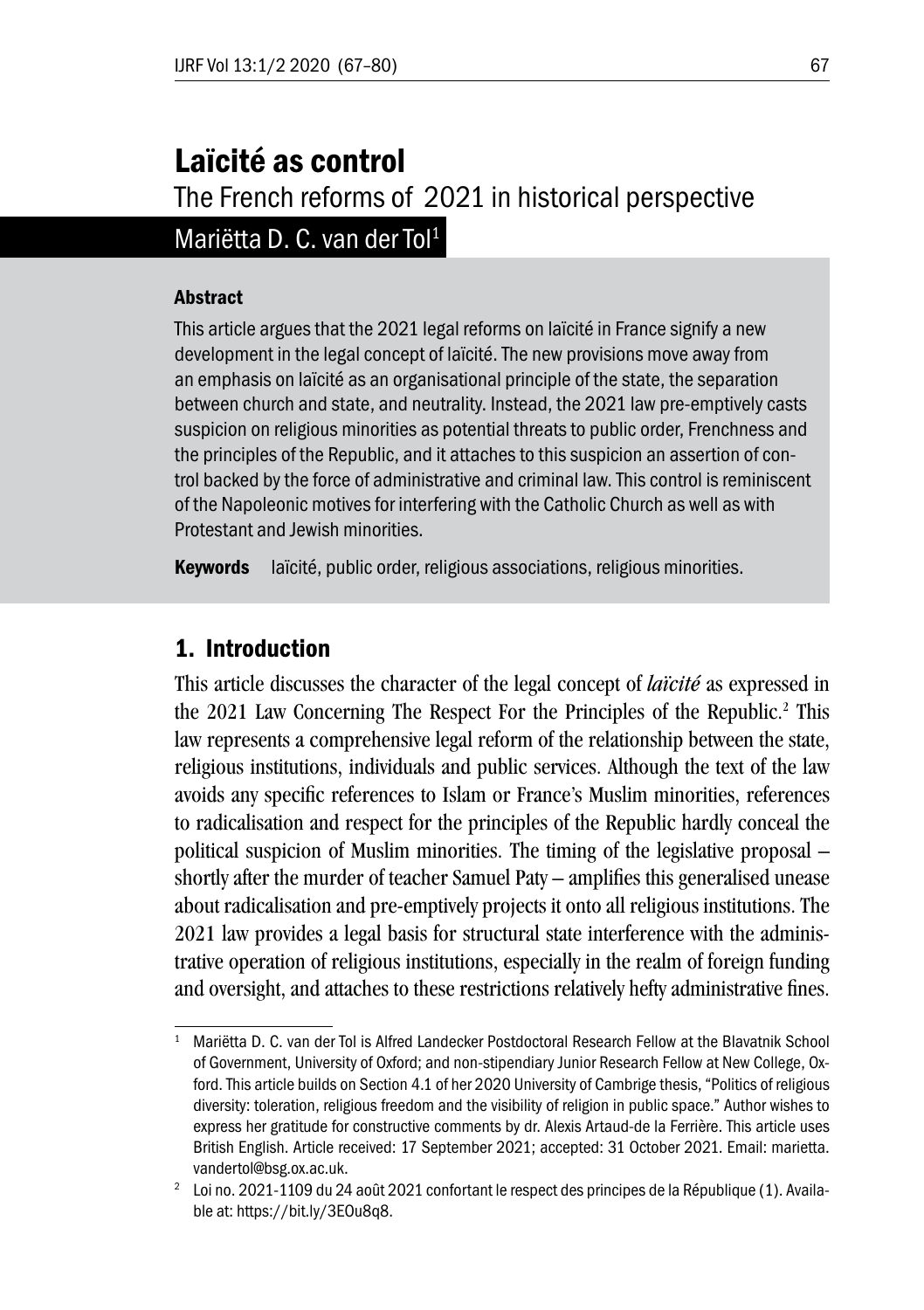With ample references to laïcité, the law combines respect for the principles of the Republic with the prevention and detection of radicalisation, oversight over foreign funding, and pre-emptive references to of the legal concept of public order.

I contend that the 2021 law represents a new development in the legal conceptualisation of laïcité. It is not merely an expression of strict secularism, of which France is often taken as a model. Neither does the new law simply reinforce the legal independence of religious and state institutions from each other as stated in the 1905 Separation Act. Rather, the 2021 law moves away from articulating laïcité as an organisational principle of the state, with primary reference to state neutrality and the institutional separation of churches and the state. Instead, it pre-emptively casts suspicion on religious minorities as potential threats to public order, Frenchness and the principles of the Republic, and it attaches to this suspicion an assertion of control backed by the force of administrative and criminal law. In this assertion of control, the 2021 law is reminiscent of the rationale of the oversight imposed by Napoleon Bonaparte on Catholic, Protestant and Jewish communities – a structure which remained in place for all of the nineteenth century and from which religious minorities were emancipated by means of the 1905 Separation Act. From this perspective, the development of laïcité in the 2021 law embodies an historical regression in the protection of religious minorities. I will attempt to make this regression apparent by reviewing the texts of the Napoleonic arrangements, the 1905 Separation Act and the 2021 law concerning the respect for the principles of the Republic.

### 2. A backstory to laïcité: Napoleonic arrangements with Catholic, Protestant and Jewish communities

The concept of *laïcité* dates back to the Act of 1905 concerning the separation of churches and the state, as well as subsequent laws.<sup>3</sup> Following a century of animosity and rapid regime changes, the 1905 Separation Act emerged as a new legal framework of coexistence, taking stock of "Frenchification" policies of the Third Republic (1870-1940). Contrary to what is often believed about French secularism, no clear constitutional or even legal concept of secularism emerged in the administrative frameworks that governed religious diversity in France for most of the nineteenth century. Secularism certainly was an important aspect of the revoluationary ideals of some, and in its extreme form during the brief Jacobine regime, secularism may have become associated with anti-clerical sentiment (Sperber 2017:92).

Loi du 9 Décembre 1905 relative à la séparation de l'Églises et de l'État. Available at: https://bit. ly/3EHiT2T.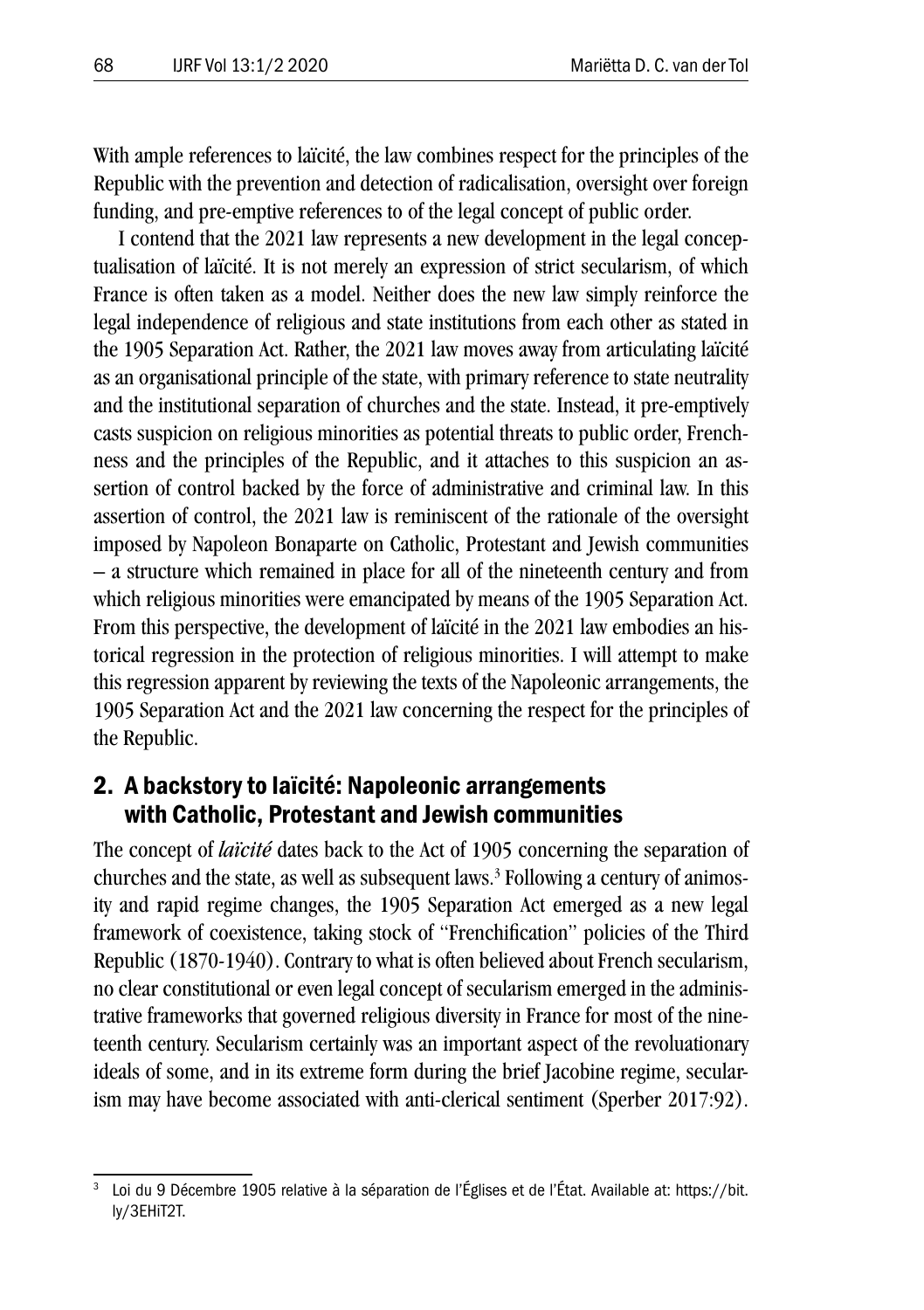However, the legal frameworks that governed religious diversity were not necessarily anti-religious (Cohen-Almagor 2021:249).

The core of the laws and regulations concerning religious communities was imposed under Napoleon. These included the 1801 Concordat between Napoleon and Pope Pius VII, the Catholic Organic Laws and the *Articles organiques* concerning the Reformed and Lutheran churches, as affirmed in the *Loi relative à l'organisation des cultes* of 1802,<sup>4</sup> and lastly, the Imperial Decrees regarding the Jews of 1808.<sup>5</sup> The Napoleonic arrangements were not necessarily examples of religious liberty. They were significantly restrictive compared to some of the ideals initially expressed in the French Constitution of 1793 and in the Declaration of the Rights of Man and of the Citizen, such as the freedom of conscience and the free exercise of religion. Napoleon's strategy was to impose arrangements of control over religious communities whose identity did not coincide with that of the political community, chiefly in the name of common Frenchness as well as of public order (van der Tol 2020).

The concern over Frenchness and of public order included the priority of French citizenship over membership of particular (ethno-)religious communities, the limitation of foreign influence on religious communities, policies of political and administrative centralisation, and an interest in cultural convergence (Sagan 2001:302). Frenchness would not preclude religiosity, but neither was it grounded in the then-dominant Catholic faith. One way in which this concern for Frenchness found expression was the limitation of the number of Catholic holidays, accompanied by a requirement that certain holidays be celebrated on Sundays rather than on weekdays, although these rules and their application were somewhat relaxed after the fall of Napoleon (Shusterman 2007). Even so, this reorganisation of the relationship between Catholic liturgy and the use of public space replaced the early modern interdependence of these two components. Instead, uses of public space expressed the precedence of Frenchness over religion, which was recognized primarily as a source of personal morality, even if it remained relevant for a large part of the population.

The Concordat between Napoleon and Pope Pius VII recognised the importance of the Catholic tradition, yet it maintained a careful balance between those who remained loyal to the Pope and those who espoused a strong anti-clericalism (Hosack 2010:31). The acknowledgement of the importance of the Catholic faith in the preamble suggests that in striving for political stability, Napoleon could not afford

<sup>4</sup> Loi du 8 Avril 1802 relative à l'organisation des cultes*,* with subsections on Catholic and Protestant organic laws. Available at: http://www.legirel.cnrs.fr/spip.php?article527&lang=fr.

<sup>5</sup> The most important of the four imperial decrees is the "Décret impérial n° 3 237 du 17 mars 1808, qui prescrit des mesures pour l'exécution du Règlement du 10 décembre 1806 concernant les Juifs." Available at: https://bit.ly/3IAxRtN.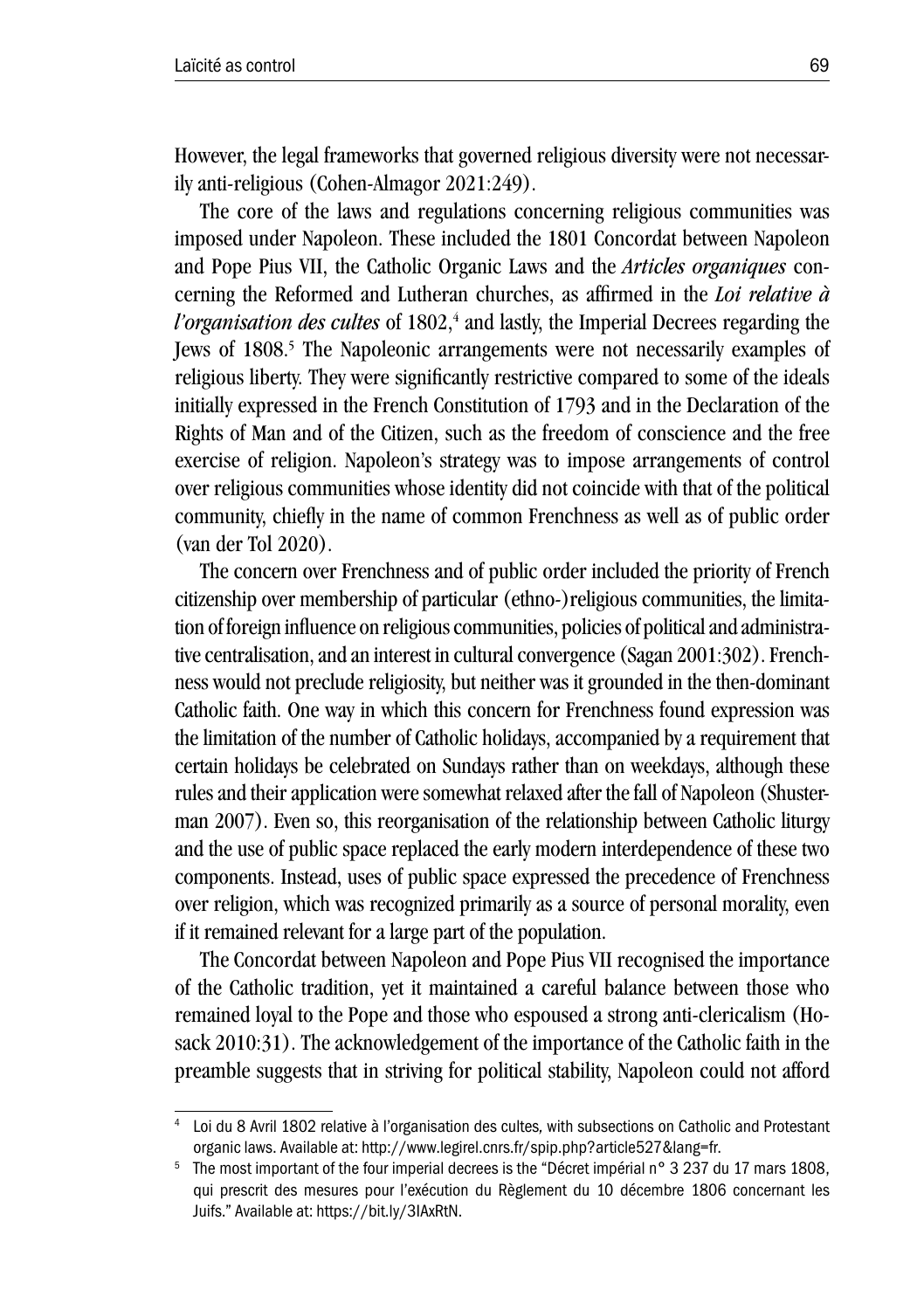to sidestep the Catholic Church. The Concordat relied on language associated with the regulation of religious minorities under the *ancien régime*; for example, Article 1 stated that worship was free, but that all rights and privileges were conditional upon public order and peace. This particular reference to public order and peace derived from early modern practices of toleration, which designated religious minorities as safety threats (van der Tol 2020). The state monitored the church hierarchy and maintained oversight over instructional materials in exchange for paying the wages of bishops and priests (Article 14 of the Concordat, Articles 64-74 of the Catholic Organic Laws). The state nominated all bishops and granted final approval of lower appointments, and all clergy were expected to take an oath of loyalty to the state (Concordat: Articles 2, 5, 6 and 10). The state prescribed one liturgy and one catechism for all Catholic churches in an attempt to cause liturgical practices and culture to converge around the notion of Frenchness (Catholic Organic Laws: Article 39). New liturgical or educational material required governmental approval, and priests were expected to study in France, not outside the country (Catholic Organic Laws: Articles 39, 40, 50 and 63).

Napoleon took a similar approach in the *Articles organiques* of 1801, which he imposed on the Reformed and Lutheran churches. Interestingly, he referred to the Lutheran churches as churches of the Augsburg Confession, using a phrase that had been written into the legal texts of the Westphalian Peace Treaties of 1648. Articles 1 and 2 required the churches to organise themselves on the basis of France's territory and formally prohibited foreign influence over their institutions. For example, churches were not allowed to maintain relationships with foreign authorities, foreign pastors should not exercise liturgical functions, and pastors should have studied in either France or Geneva (Articles 12-13). All confessional and educational documents required governmental authorisation (Article 4). These provisions imposed significant limitations on Protestant churches, which had always had a transnational character. Lutheran churches would be inspected annually, reflecting Napoleon's strong geopolitical interest in the Alsace and its relation to the German lands (Article 35 ff.).

In 1808, Napoleon issued three decrees concerning Jewish communities, following a consultation with the Assembly of Jewish Notables and the Great Sanhedrin, an important representative body of Jewish minority groups. This included Decree no. 3 237, which detailed the obligation to organise Jewish life around recognised synagogues and rabbinical leadership (Article 1-6), as well as the imperative to follow the interpretations of the Great Sanhedrin (Article 12).<sup>6</sup> Decree no. 3 589 ordered Jews without fixed family names and surnames to register their formal

<sup>6</sup> "Décret impérial n° 3 237 du 17 mars 1808."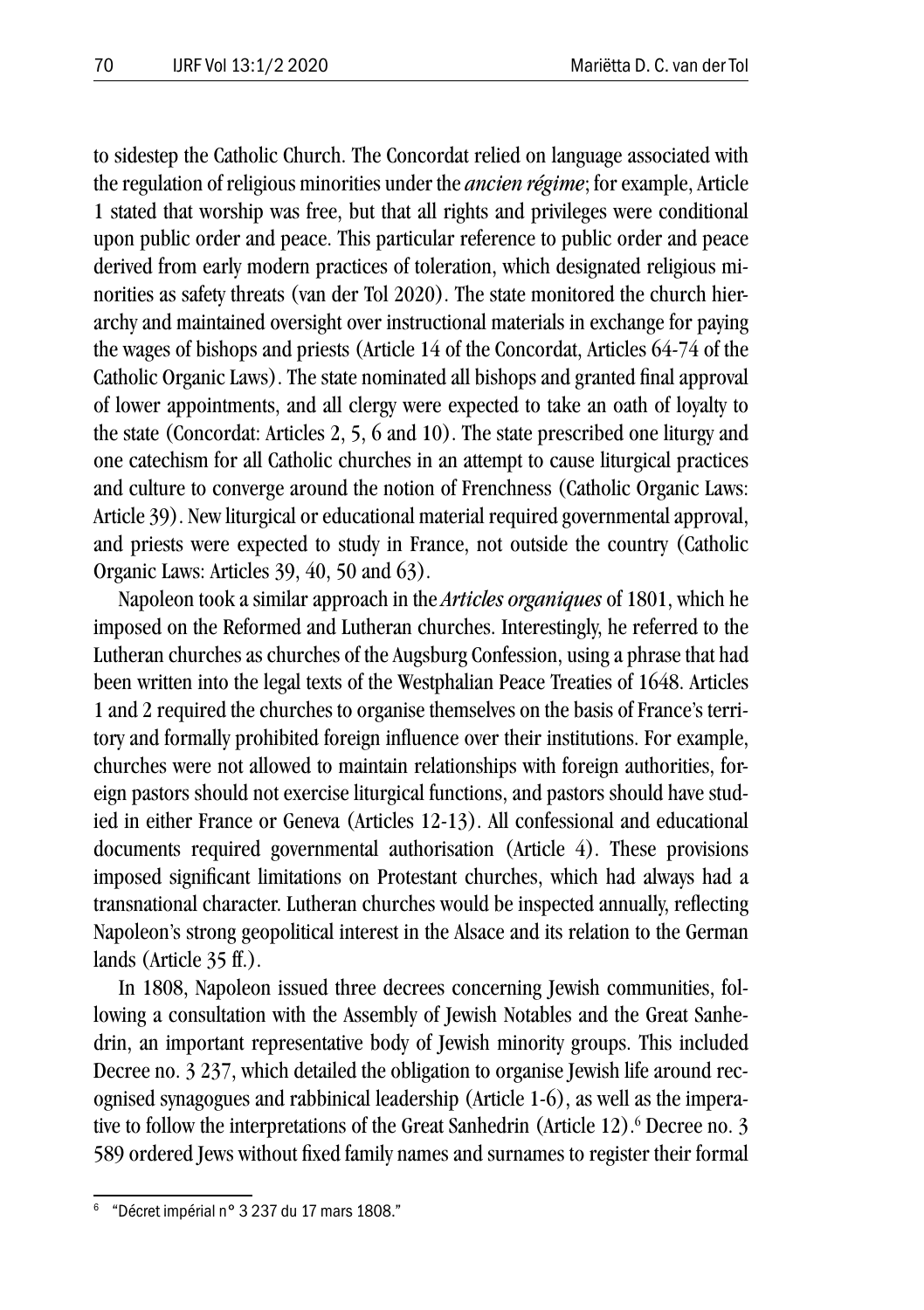names (Article 1). These names could not refer to the Old Testament or indeed to names of biblical towns other than those approved by the State (Article 3).<sup>7</sup> The measures exhibited a tension between the conferral of citizenship on Jewish minorities, on one hand, and the significant social and economic restrictions imposed through Decree no. 3 210 on the other hand (Sepinwall 2007).<sup>8</sup> Jewish elites were still permitted to oversee religious education, poverty relief and religious discipline, but otherwise Napoleon expected Jewish communities to assimilate also, denouncing them as "a nation within a nation" (Schreier 2007:78, 81; Frankel 1992:11). However, this assimilation also implied what Sepinwall (2007:57) calls "regeneration." This concept referred to the racialisation of Jewishness as inferior and thus in need of improvement before assimilation would be possible. This idea coheres with contemporaneous philosophical and theological racialisations of Jewishness as described by J. K. Carter (2008). The explicit interference with Jewish culture, the regulation of marriage and family life, and allegations of economic immorality reflect this requirement of regeneration (Schreier 2007:80-82, 102-103).

The political balance that Napoleon sought to strike bears the semblance of historical toleration, but also of control as well as unease about the political significance of foreign religious authorities. As such, the regulations nuance the picture of a modern state turning away from practices of toleration in the name of enlightened governance. However, Napoleon also reconstructed the role of religion such that minorities could hold citizenship – conditional on their compliance with the law. This was certainly a step towards the inclusion of religious minorities in the French nation, but narratives of secularisation can obscure the tension between citizenship and toleration that existed in the Napoleonic arrangements. Insofar as secularisation is understood as transferring ecclesial responsibilities to the state (Shakman Hurd 2004:238), one could argue that Napoleon's policies indeed expressed a measure of secularity. Yet insofar as Frenchness ceased to depend on Catholic identity, one might argue that policies of Frenchification implied that secularisation was of secondary importance to Napoleon's realist orientation and his overriding concern for stability, unity, and political centralisation (Rayapen and Anderson 1991).

## 3. Laïcité as turning away from toleration

The Third Republic inherited this deep tension between citizenship and echoes of toleration. The tension was perhaps inadvertently articulated by the Ministry of Interior Affairs in 1880, when it argued that the Concordat of 1801 was an instance

<sup>7</sup> "Décret impérial n° 3 589 du 20 juillet 1808."

<sup>8</sup> "Décret impérial n° 3 210 du 17 mars 1808."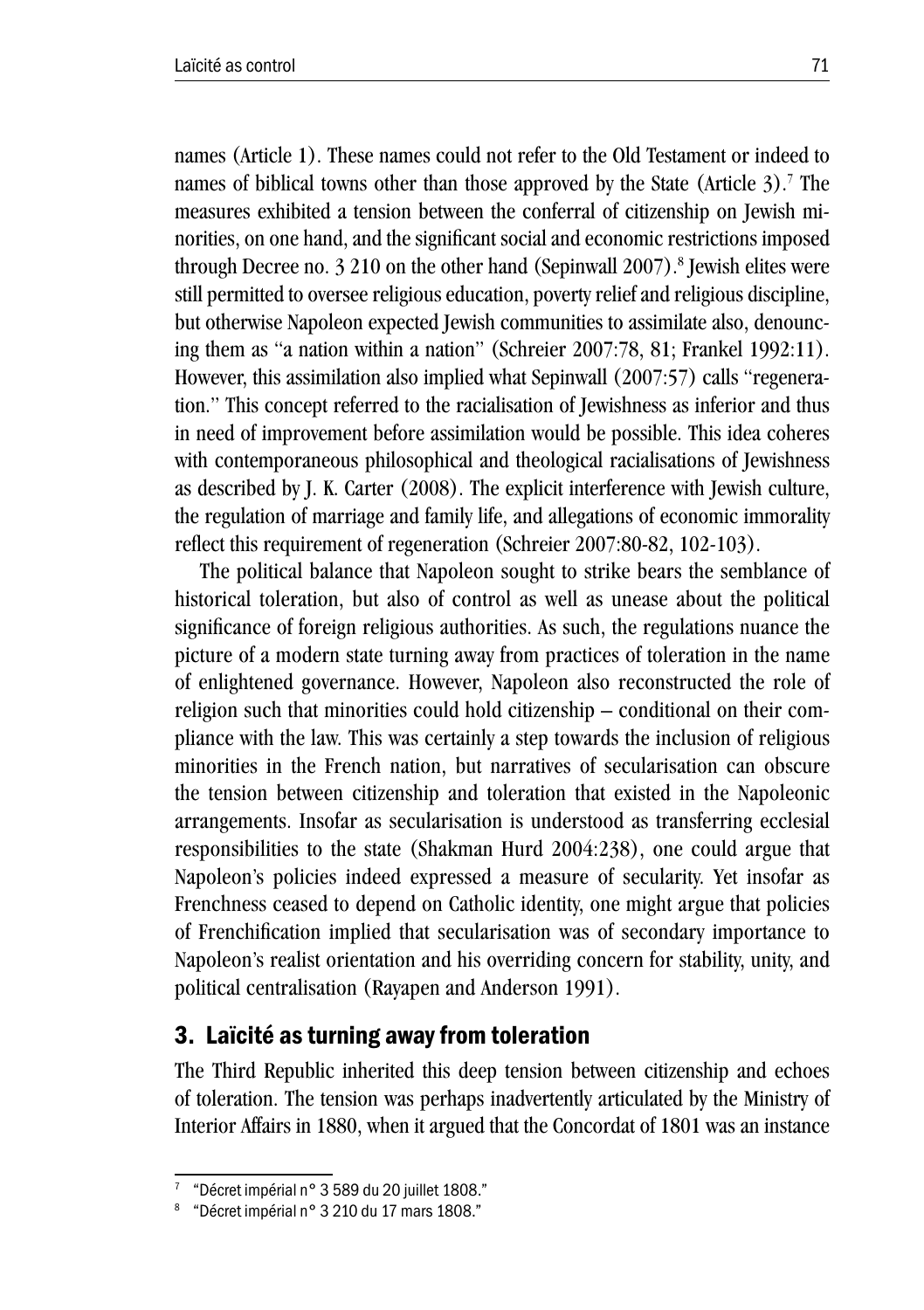of "toleration" and that there was no warrant for the monetary "privileges" of the Catholic Church. Moreover, whereas the Concordat entertained the possibility of a dynamic public space that could serve as a "temporary space of worship," the Ministry clarified that the term "public" referred to public accessibility (d'Hollander 2004:186). More than a mere observation, this statement was part of a wider controversy about the role of the church in society, particularly with reference to the reassertion of public significance on behalf of the church and the role of the church in education (Kaiser 2003:75; Cohen-Almagor 2021; Chaitin 2009). It was in this context that "democratic values" were first invoked as a source of political morality over against those of the church (McMillan 2003*:*87-88). Similar controversies occurred in several emerging nation-states (Harrigan 2001) as political elites began to emphasise the importance of the political participation and autonomy of individual citizens, as well as the moral autonomy of the nation relative to religious authorities (Jansen 2006:476-477; Lehning 2001).

This controversy provided the context for the neologism of laïcité, which first appeared in Ferdinand Buisson's Dictionnaire de Pédagogie et d'Instruction Primaire (1887) and which concept came to signify the nation's autonomy vis-à-vis the Catholic Church (Daly 2012:583-584). The capstone of this development was the Separation Act of 1905, which legally underpinned the unfolding process of disestablishment. Although disestablishment is of course related to processes of cultural secularisation and anti-clerical sentiment, the language used in the original Separation Act referenced neither laïcité nor secularism. And whereas the act itself reorganised the relationship between the state and churches as institutions, the first article spoke only of the freedom of conscience and the free exercise of religion: "La République assure la liberté de conscience. Elle garantit le libre exercice des cultes sous les seules restrictions édictées ci-après dans l'intérêt de l'ordre public" (Article 1)*.* Restriction of freedom of conscience would be justified only on the basis of preserving public order – not on principles of secularism, laïcité or the like. The article is followed by a stipulation regarding the non-recognition of any religion "La République ne reconnaît, ne salarie ni ne subventionne aucun culte" (Article 2)*.*

This particular order suggests that the separation of churches and the state served individual freedom, albeit with particular reference to public space, as other parts of the Separation Act indicate. This concern over individual freedom and the separation of churches from the state does not signify a secularisation of the nation per se, but does seek the secularisation of the state and a definite turn away from the logic of toleration. This reading helps to explain the relatively broad support for the Separation Act, including from a range of religious minorities. The legislative process leading to the Separation Act evolved under the leadership of a broad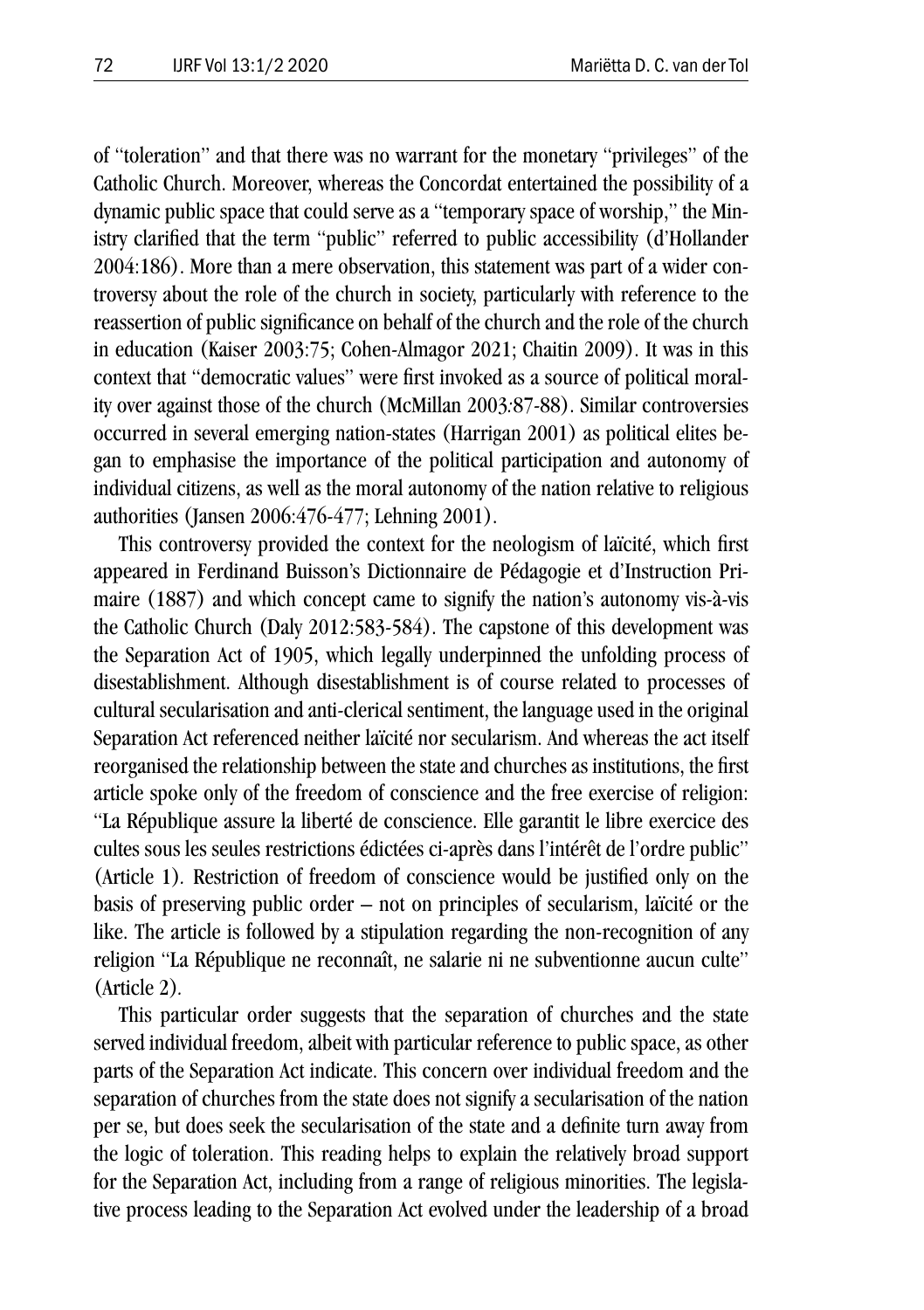parliamentary committee whose chair, the Protestant liberal, and later Nobel Peace Prize laureate, Ferdinand Buisson, was committed to laicisation as a mechanism for peace and solidarity between religions in the national context (Hayat 2005). Other notable committee members were the radical liberal George Clemenceau, anti-clerical and pro-laïcité; the socialist Jean Jaurès, who had publicly supported Alfred Dreyfus and who campaigned for neutrality and equal rights for all citizens; Francis de Pressensé, a pastor's son and president of the *Ligue des droits de l'homme*  (an association promoting human rights)*;* and Aristide Briand, a tolerant atheist who believed that laicisation would end the suppression of churches (Baubérot 2014:194).

# 4. Laïcité as secularism?

Although the 1905 Separation Act itself did not explicitly mention *laïcité*, its enactment certainly was a part of the legal process of laicisation in the Third Republic. Until 1958, any references to laïcité in constitutional documents were limited to the realm of education, such as in the Preamble to the Constitution of 1946.<sup>9</sup> Article 1 of the French Constitution of 1958 included a general reference to laïcité for the first time. The official renditions in French and English employ the adjectives "laïque" and "secular" synonymously: "La France est une République indivisible, *laïque*, démocratique et sociale" (France shall be an indivisible, *secular*, democratic, and social Republic)*.* <sup>10</sup> The legal differences between the relatively well-defined laïcité in the Separation Act and the more ambiguous use of "secular" in English are quite significant, as the use of the word "secular" may lead to the assumption that France is a secular state. However, given the precedence of the French text over the English, perhaps it is more precise to speak of a "laicised state" in theorising the legal relationship between the state and religious institutions of civil society. Yet even the reference to "secular" in the English translation does not in itself justify an equation with secularism as a state ideology, despite the fact that the literature on secularism has enthusiastically subsumed laïcité within that discourse. This discursive equation may not be entirely unjustified since the decreasing significance of the French Catholic Church in social and political life was a part of wider processes of laicisation and secularisation.

The *Conseil Constitutionnel*, the highest constitutional council in France, clarified in 2013 that constitutional laïcité ensures the protection of individual rights and freedoms; that laïcité is an organisational principle of the state; and that laïcité de-

<sup>9</sup> "L'organisation de l'enseignement public gratuit et laïque à tous les degrés est un devoir de l'Etat," Article 13 of the Preamble of the Constitution of 1946. Available at: https://bit.ly/3lOOmsG.

<sup>10</sup> French Constitution of 1958, Article 1. Available in French at: https://bit.ly/306sdOK; available in English at: https://bit.ly/3pyDr7o.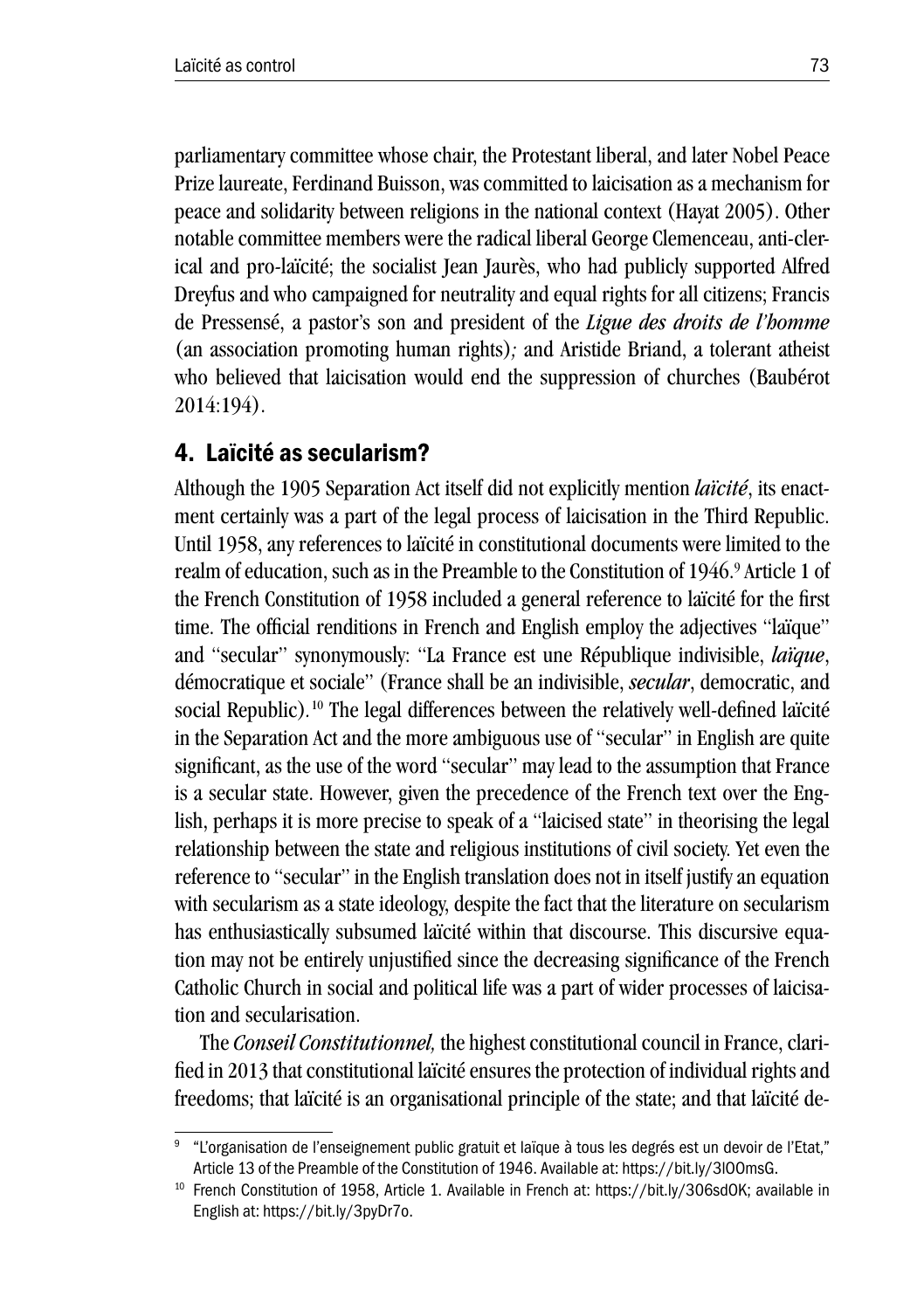mands that the state shows respect for all beliefs, specifically through guaranteeing the freedom of worship and the non-recognition of any religion by the state.11 The phrase "organisational principle of the state" implies that laïcité (1) is concerned primarily with the organisation of state institutions and (2) operates as a constitutional principle without any mention of its being inherent to the state itself, as might be derived from its prominent position in the 1958 Constitution. In other words, laïcité is a governmental technique or tool before it may or may not express a character or an identity. The French Constitution of 1958 also refers to the equality of all citizens before the law, without distinction relative to one's origin, race or religion, and states that the Republic respects all beliefs *(croyances)*; therefore, laws and policies which interfere with one's religious liberty need a robust justification. This tells us that laïcité cannot be used to justify particularly disfavourable treatment of religious minorities or discrimination against members of any religious community.

One could argue that the legal focus on the freedoms of conscience and religion primarily protects the *forum internum,* which assumes that the natural domain of religion is the individual or private space. This focus might imply that secularisation entails privatisation (Luckmann 1967), perhaps leaning on a loosely defined public-private divide in which the state expresses the moderate unitary character of the French Republic (Weiss 2006:363-397). Although the privatisation of religion is potentially problematic from the perspective of the history of toleration (van der Tol 2020), this view was not expressed in either the Separation Act or in the 1958 Constitution. Legally, the law distinguishes two different realms, the realm of conscience and the realm of the public manifestation of religion, with the latter being subject to conditions pertaining to public order. Instead of making a normative assertion about the role of religion vis-à-vis public and private spaces, it makes a normative assertion about the state's role in regulating religion in public and private spaces, respectively. On this account, laïcité does not convincingly represent the normative privatisation of religion as an expression of secularism, at least not constitutionally.

Socio-political allusions to laïcité have nevertheless increased beyond the remit of the institutional separation of church and state. Many of the recent controversies over religious freedom have related to society in general, not to the state *per se*. This has been apparent in the restrictions on the full-face veil and the *jilbab* or burkini, as I have written elsewhere (van der Tol 2018, 2021), but it can also be observed in attempts to impose limits on ritual slaughter, discussions of the permissibility of nativity plays in municipal city halls, and controversies surrounding the removal of the *hijab* as an occupational requirement in the private sector. Strictly speaking, none of

<sup>11</sup> Conseil Constitutionnel, "Comment la Constitution protège-t-elle la laïcité?" Available at: https://bit. ly/33dNibl.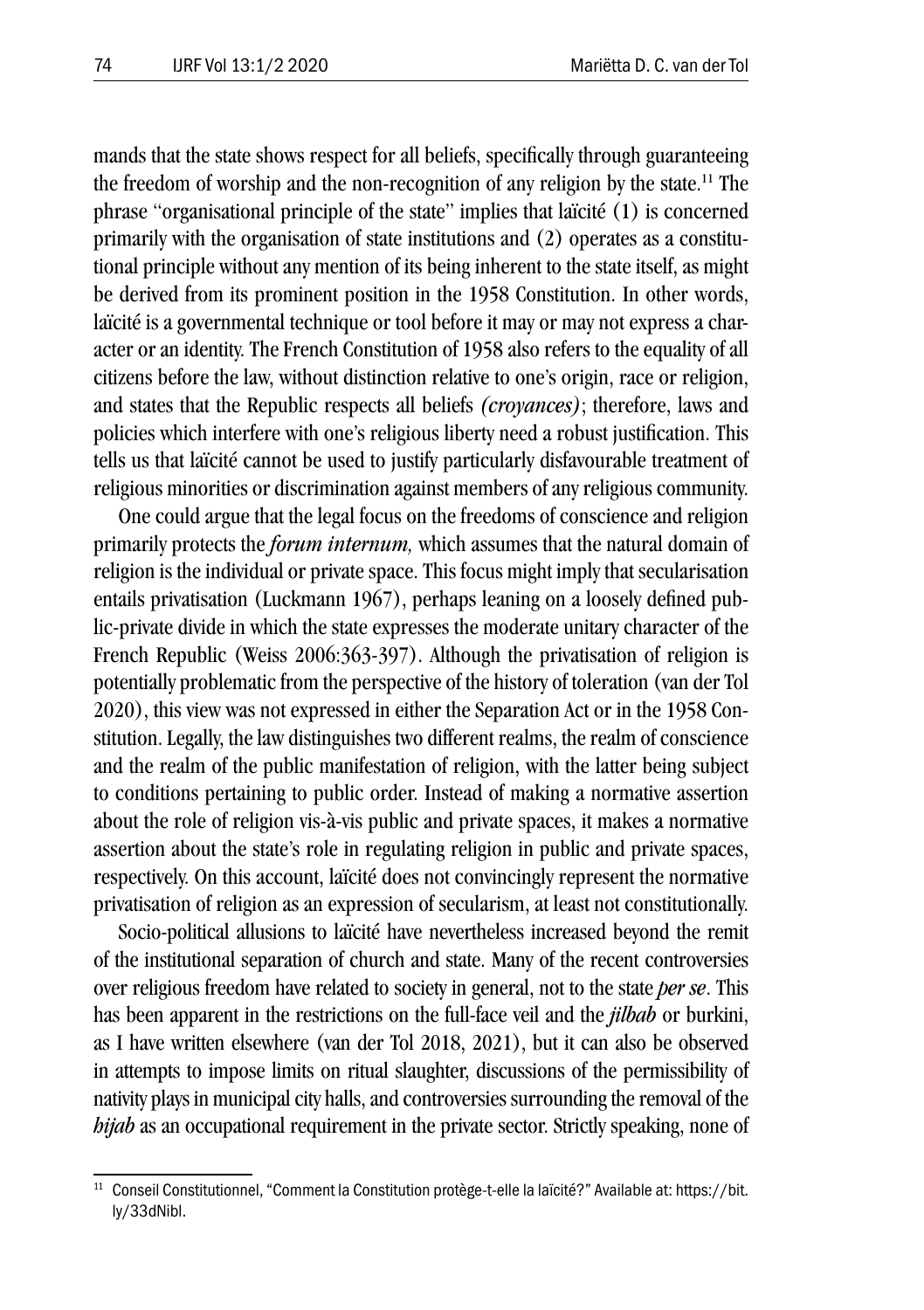these topics fit the state-church binary; however, the currency of laïcité as a colloquial synonym of secularity shows that it has also come to signify the relationship between religion and society in the popular consciousness. This instrumentalization of laïcité as a culturally normative concept has been criticised by many scholars. For example, historian and sociologist Jean Baubérot (2012:39) argues that the new laïcité, which excludes religions from the common frames of culture and identity, is an illegitimate or false laicity. Yet his criticism is primarily cultural and not legal. New or cultural laïcité has not yet replaced the Separation Act, but its growing political significance raises questions about the protection of religious minorities in France, especially in the light of the 2021 Law Concerning the Respect for the Principles of the Republic.

The significance of laïcité has increased specifically in conjunction with the language of *vivre ensemble*, or living together, in particular. The concept of *vivre ensemble* originates in the utopian literature of the late twentieth century and was presented to a wide audience by Roland Barthes in 1977 as collected in the work *Comment vivre ensemble?* (2002). Like the concept of laïcité, *vivre ensemble* does not automatically assume secularism to be a normative good. However, it does facilitate the normative othering of religious minorities on the basis of democratic majoritarianism, which in France appears primarily in the form of policies that restrict the civic participation of Muslims. The Ministry of Culture adopted the concept as early as 2004 in its project *Mission Vivre Ensemble* (Bharat 2020:287; Kiwan 2020), but the idea did not attract international attention until the European Court of Human Rights ruled that the French prohibition of the public use of the face veil<sup>12</sup> did not contravene the European Convention of Human Rights (*S.A.S. v. France* 2014).13 Much has been written about this case, particularly about the absence of a sufficient legal basis (Hunter-Henin 2015), its adverse effects on Muslim women (Brems 2016) and its patronising effects on minorities (Yusuf 2014; Beaman 2016). From a political and sociological perspective, it is nevertheless appropriate to reflect on the meaning of the social normativity of secularism relative to the legal concept of laïcité.

### 5. Against separatism: The 2021 *Loi confortant le respect des principes de la République*

In August 2021, the French Parliament approved a new bill on laïcité: *Loi no. 2021- 1109 du 24 août 2021 confortant le respect des principes de la République*. 14

 $12$  Loi no. 2010-1192 du 11 octobre 2010 interdisant la dissimulation du visage dans l'espace publique; Art. 225-4-10 Code pénal; Décision No. 2010-613 DC Loi du 7 octobre 2010 interdisant la dissimulation du visage dans l'espace public; Exposé des Motifs Loi no. 2010-1192.

<sup>13</sup> ECHR 11 July 2014, 43835/11 *(S.A.S. v. France).*

<sup>14</sup> Loi no. 2021-1109 du 24 août 2021 confortant le respect des principes de la République (1). Available at: https://bit.ly/3EOu8q8.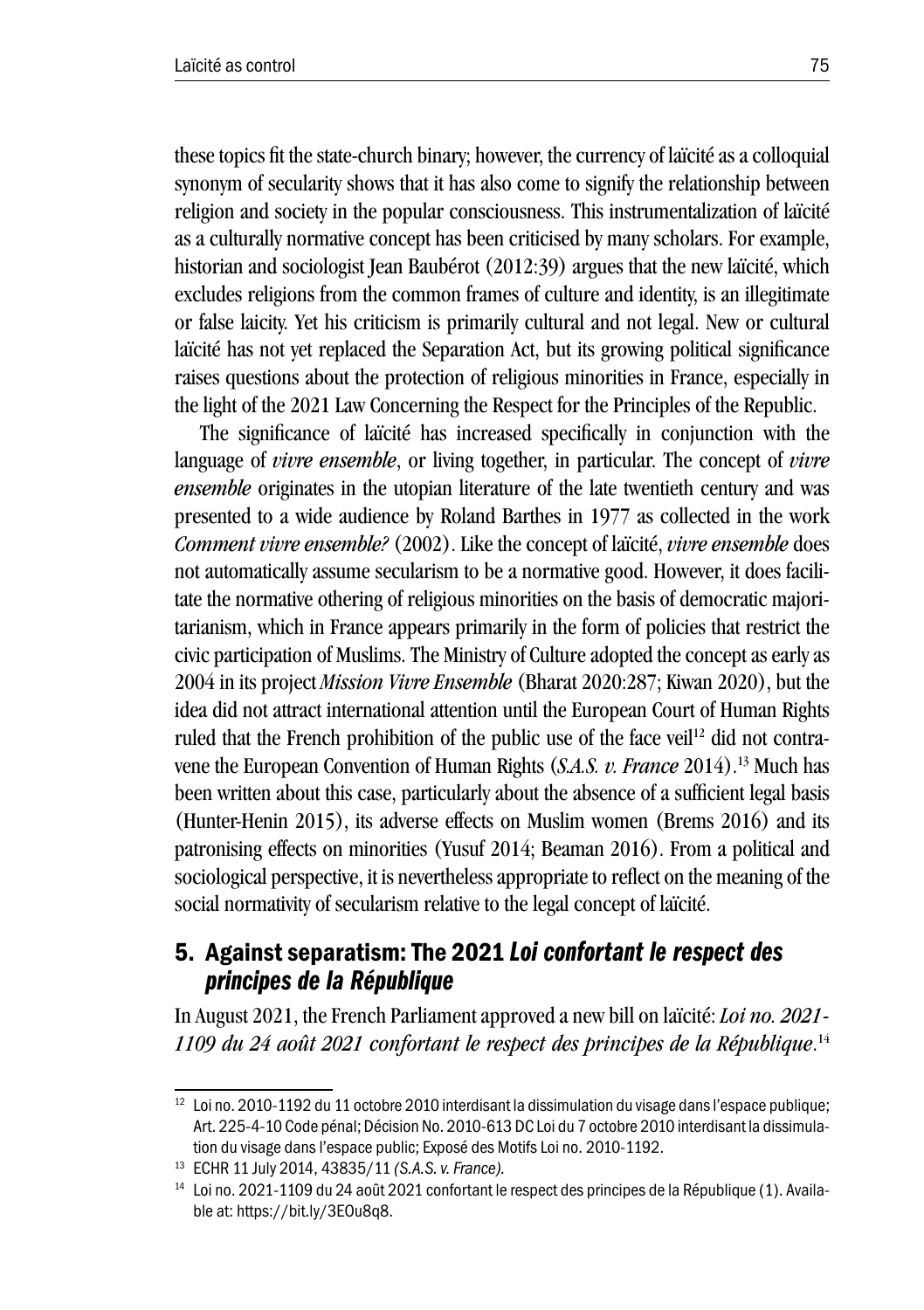This law amended the existing body of French law – criminal, civil and economic – including the 1905 Separation Act. This 2021 "Laicité Bill" underpins new forms of state interference with the operation of religious institutions and organisations through surveillance, registration of foreign gifts (Articles 21, 76 and 77), and a warning not to undertake activities that might disturb public order (Article 68). The new law also requires sports clubs and other societal associations to commit to the values of the republic and to the prevention of radicalisation (Article 65), thus making the potential radicalisation of Muslim citizens everyone's concern. The text of the law never mentions Islam or Muslims explicitly, but it is readily apparent that the political debate around the law was ignited by a fear of Islamic separatism (in contrast with *vivre ensemble*), and especially by political suspicion over funding from Saudi Arabia and the Gulf States for Muslim activities in France (Geisser 2021:9; Shakman Hurd and Marzouki 2021). Neither does the text of the law directly refer to secularism or *vivre ensemble*. The central concept of the law is laïcité. Accordingly, this is the first time that the concept of laïcité finds comprehensive expression across the body of French law.

Interestingly, Article 3 requires central and lower-level administrative bodies to appoint a laïcité consultant (*referent*), who is expected to advise on all things relating to laïcité. They must also organise a "Day of Laïcité" each year on 9 December – a nod to the Separation Act of 1905.

#### **Article 3**

Les administrations de l'Etat, les collectivités territoriales et les établissements publics mentionnés à l'article 2 désignent un référent laïcité.

Le référent laïcité est chargé d'apporter tout conseil utile au respect du principe de laïcité à tout fonctionnaire ou chef de service qui le consulte. Il est chargé d'organiser une journée de la laïcité le 9 décembre de chaque année. Les fonctions de référent laïcité s'exercent sous réserve de la responsabilité et des prérogatives du chef de service.

This article legally amalgamates the separation of churches and the state with laïcité, not so much as an organisational principle of the state, as the *Conseil d'État* had clarified, but as a cultural liturgy. The cultural-liturgical reminder of laïcité blurs the distinction between constitutional and cultural dimensions of laïcité. It sits uncomfortably in the context of the revisions of criminal and administrative law, as is discussed below.

The law regulates religious institutions which primarily exist for the purpose of worship. These institutions must limit their activities to the exercise of worship ("*associations cultuelles ont exclusivement pour objet l'exercise d'un culte*,"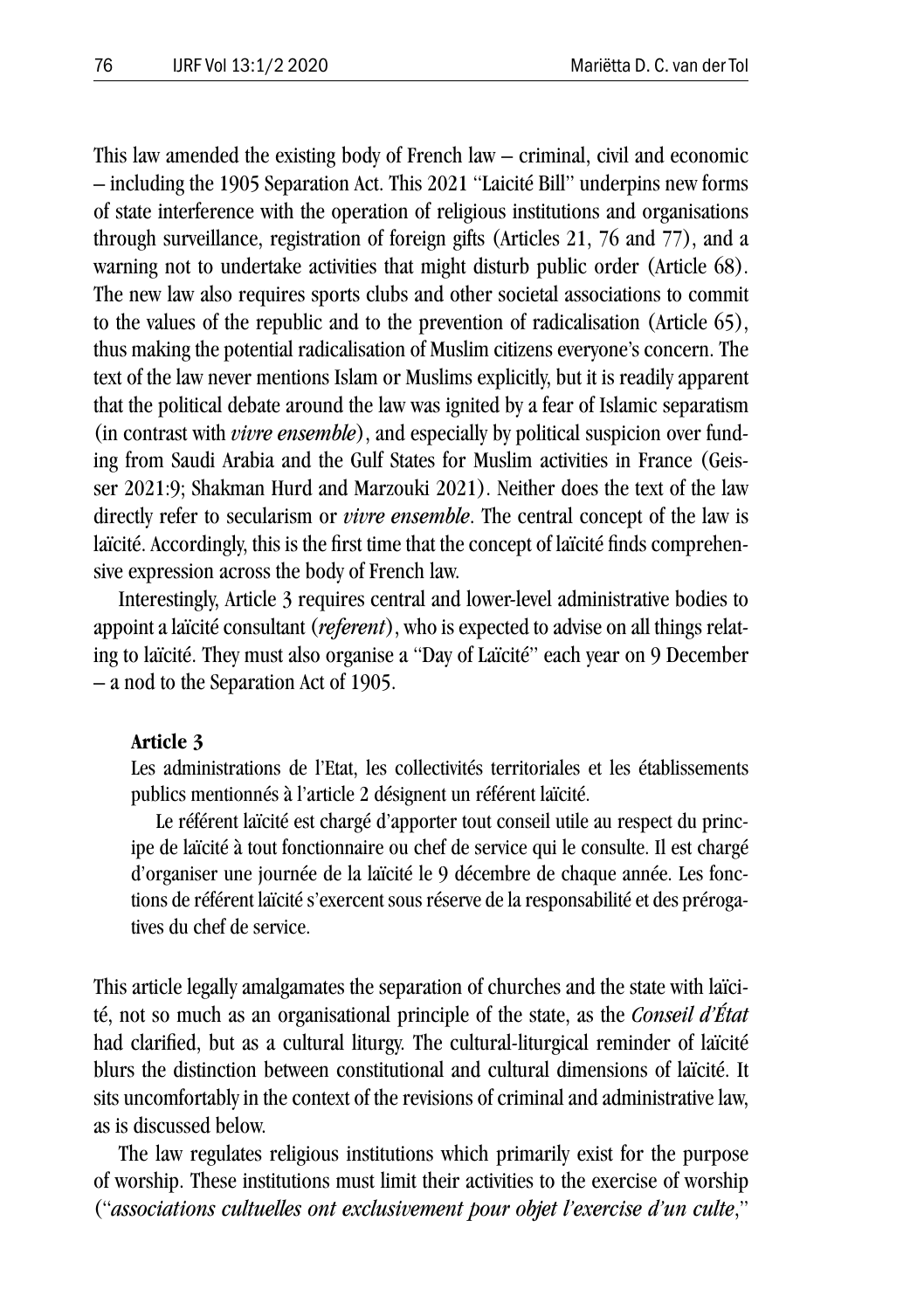Article 69)*,* must register the buildings in which worship takes place (Article 75) and are required not to attack public order either in their mission statement or in their activities (Article 68). However, it is unspecified how and under which conditions a mission statement might constitute an attack on public order. Moreover, a threat to public order ordinarily involves a concrete and tangible security issue (Mazeaud 2003; Vincent-Legoux 1996). Moreover, concern for public order usually functions as a legitimation for potential state interference once a breach has actually occurred. The law thus imposes a higher expectation regarding respect for public order on religious institutions than on other entities. This is problematic from the perspective of equal citizenship. Moreover, Article 69 prescribes that such religious institutions must be registered at a departmental level, subject to contestation (*droit d'opposition*) on behalf of the registering office. In the absence of this contestation – note the complementary logic – the institution will be accorded the status of *association cultuelle* for a period of five years, after which it can be renewed. In comparison, the 1905 law operated on the basis of a one-time declaration. In the meantime, the registering entity can set out certain conditions that the religious institution must fulfil and, under specific circumstances, can retract the status.

The law is particularly suspicious of foreign influence. Article 68 prescribes that *associations cultuelles* must be led by a minimum of seven adults, each of whom has either residence or domicile in the catchment area as defined in the statutes. Article 77 stipulates that religious institutions must declare direct or indirect benefits in cash or in kind (totalling tentatively  $\epsilon$ 10,000 per accounting year) from a foreign state, a foreign trust or any foreign legal person who is not resident in France. Non-compliance can result in a fine of a minimum of  $\epsilon$ 3,750, confiscation, prosecution under criminal law and a personal fine for trustees and administators of  $\epsilon$ 9,000 each. Other organisations must maintain statements of any direct or indirect benefits in cash or in kind and are obliged to include this information in their annual accounts (Article 21). Again, non-compliance can result in a fine of a minimum of  $\epsilon$ 3,750, as well as confiscation of alleged benefits. Individual officers, directors or trustees can be punished with a fine of  $\epsilon$ 9,000. At this point, the law does not prohibit the reception of foreign funds, but the obligation to declare the origin of these funds allows the state to collect data on major gifts from abroad. It is problematic that the law does not distinguish between large and small religious institutions or organisations, and the administrative burden placed on small entities is significant.

The limited time of transition, as laid down in Article 88, raises further questions about the feasibility of compliance, especially as numerous regulatory instructions remain to be issued by *the Conseil d'État*. Time will tell how many institutions and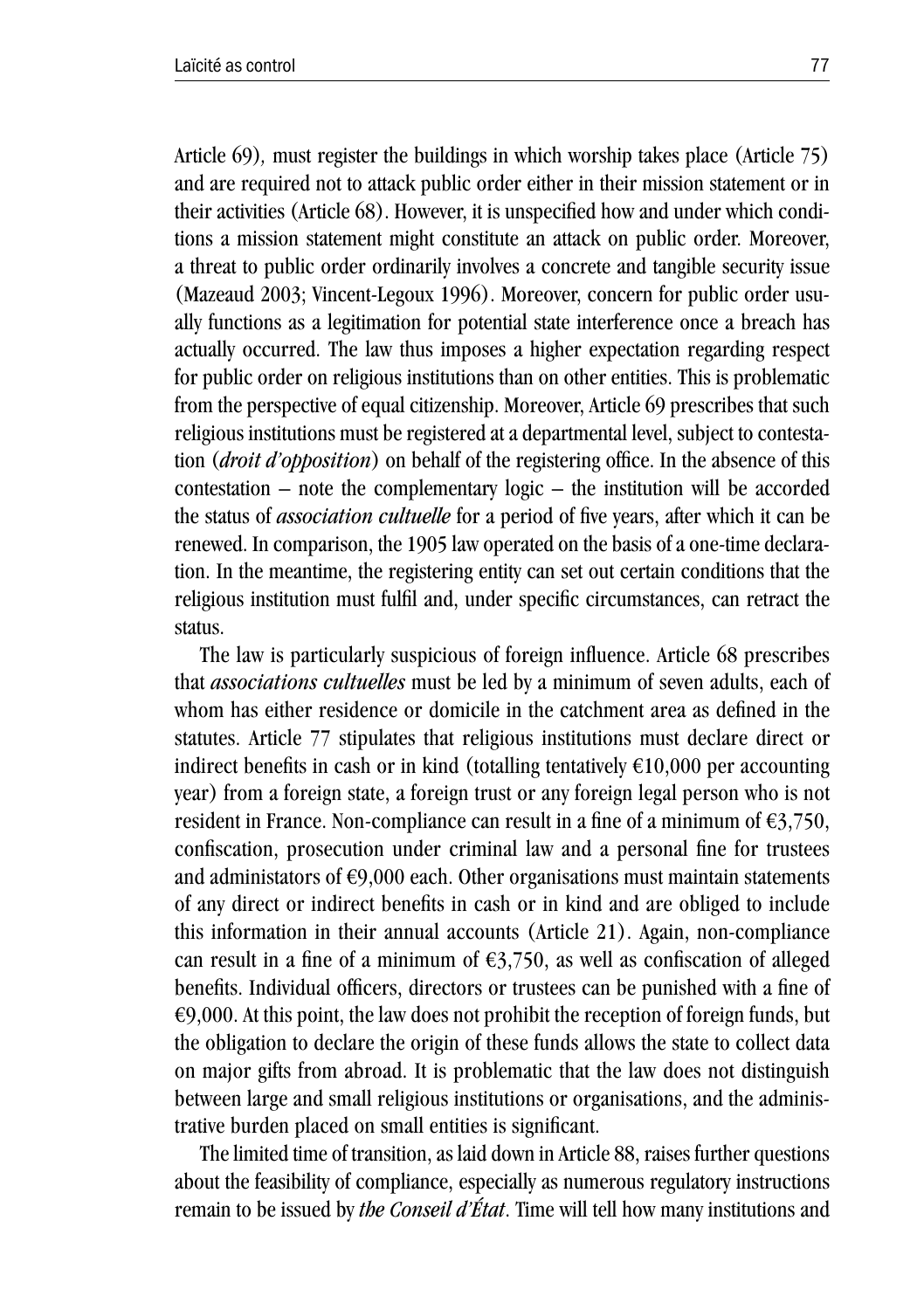organisations will face repercussions as a result. Surprisingly, the law does not contain any references to the possibility of administrative appeal of an unfavourable decision, nor does it indicate what happens to an organisation's *association cultuelle* status during an appeal. Yet even if more transition time was granted, issues might arise over the calculation of in-kind as well as indirect benefits, and over the administrative skills and training that religious institutions must have available or have access to. Another unresolved issue concerns discrimination between different kinds of religious communities. Although the law targets religious institutions and organisations generally, the requirement of a minimum of seven locally resident adults to constitute an *association cultuelle* makes further assumptions about modes of organisation. This requirement might possibly interfere with freedom of association as well as the right to be recognised as a religious institution, and it leaves small communities, such as church plants and network-based communities, in an uncertain situation.

# 6. Concluding reflection: Laïcité as control

Laïcité as expressed in the 1905 Separation Act and the 2021 law makes surprisingly few references to secularism or secularisation. The 2021 law is similarly concerned about religious institutions and organisations, but it imposes a greater measure of control than the 1905 law. The focus of the 2021 law on security, public order, Frenchness and transparency over foreign influence echoes the concerns of the Napoleonic arrangements of control that the original 1905 Separation Act replaced. In doing so, the new law once again seems to classify religious minorities as security threats. This is consistent with the language used in the restriction of the full face veil and associated liberties taken in the legal reliance on social norms and the concept of *vivre ensemble* in defining public order (van der Tol 2021). The framing of these issues in the context of respect for the principles of the Republic – as the formal name of the law indicates – shows that the concern over security is attached to cultural norms, to Frenchness, to the expectation of conformity. With that, the 2021 law signifies a legal turn in the meaning of laïcité: it institutionalises and constitutionalises social norms to the detriment of religious minorities. In the context of this law, laïcité ceases to be just an organisational principle of the state. Laïcité has become a tool of state control, used generally, pre-emptively and (most importantly) irrespective of the absence or presence of any real, concrete and tangible threat to public order within a specific context of space and time. The 2021 changes thus create a dangerous precedent for legal control over religious minorities, taking liberties beyond the confines of constitutional logic and thus eroding the protection of the freedom of religion in France.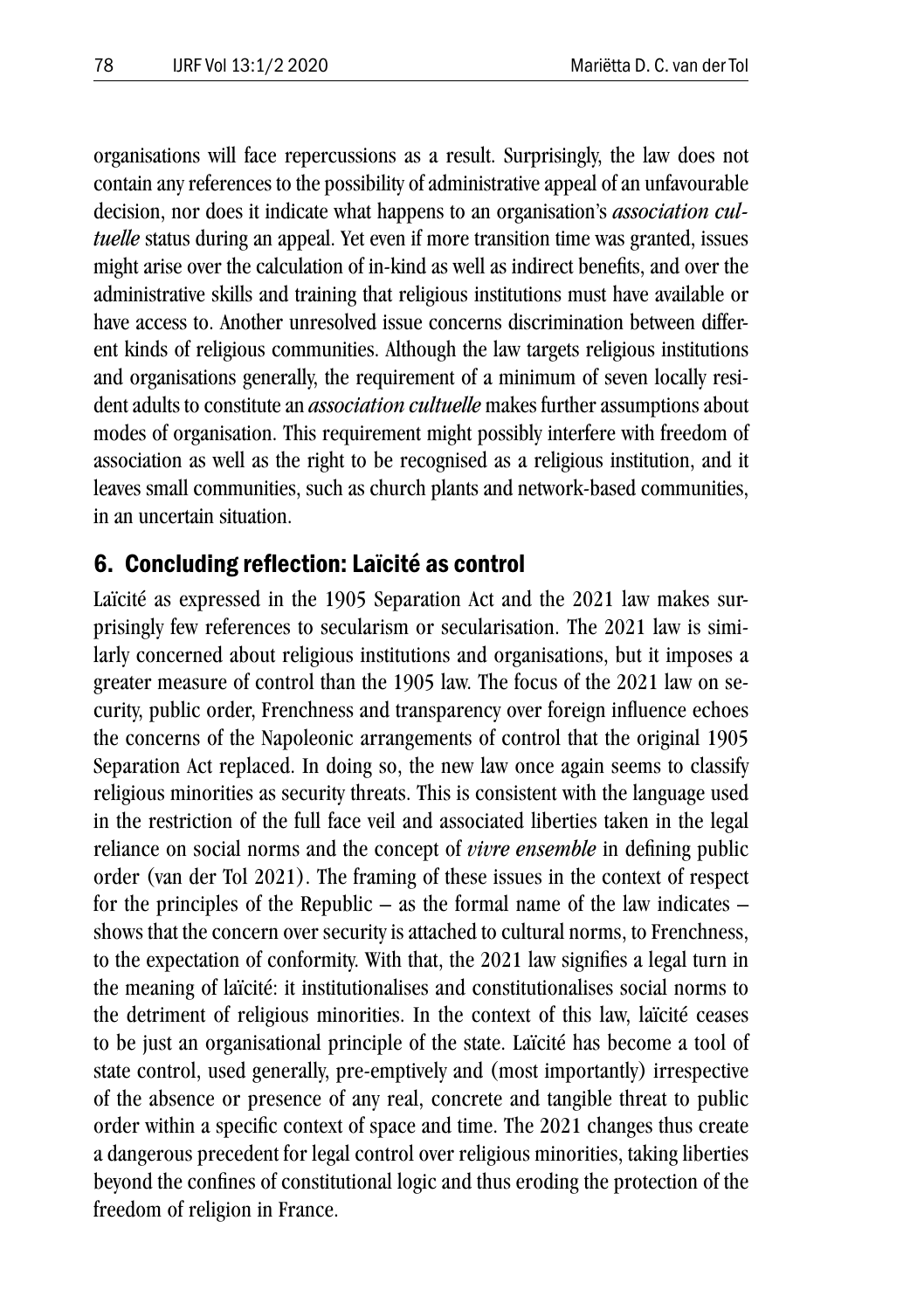#### References

Barthes, Roland 2002. *Comment vivre ensemble?* Paris: Seuil.

Baubérot, Jean 2012. *La laïcité falsifiée*. Paris: La Découverte.

Baubérot, Jean 2014. "Une laïcité conviviale," *Revue du Mauss,* 43(1):191-202.

Beaman, Lori G. 2016. "Living together vs. living well together: a normative examination of the SAS case," *Social Inclusion,* 4(2):3-13.

Bharat, Adi S. 2020. "*Shalom aleikum!* Challenging the conflictual model of Jewish-Muslim relations in France through stand-up comedy," in *Jewish-Muslim Interactions*, edited by Sami S. Everett and Rebekah Vince. Liverpool: Liverpool University Press:273-291.

Brems, Eva 2016. "SAS v. France: a reality check," *Nottingham Law Journal,* 25:58-72.

Carter, J.K. 2008. *Race: A Theological Account.* Oxford: Oxford University Press.

Chaitin, Gilbert D. 2009. *The Enemy Within: Culture Wars and Political Identity in Novels of the French Third Republic.* Columbus: The Ohio State University.

Cohen-Almagor, Raphael 2021. *Just, Reasonable Multiculturalism: Liberalism, Culture and Coercion,* Cambridge: Cambridge University Press.

Daly, Eoin 2012. "The ambiguous reach of constitutional secularism in Republican France," *Oxford Journal of Legal Studies,* 32(3):583-608.

D'Hollander, Paul 2004. "The Church in the street in nineteenth-century France," trans. Carol E. Harrison, *Journal of the Western Society for French History*, 32:171-194.

Geisser, Vincent 2021. "Un séparatisme 'venu d'en haut.' Rhétorique identitaire pour élites en mal de légitimité populaire," *Migrations Société,* 183(1):3-15.

Harrigan, Patrick J. 2001. "Church, state, and education in France from the Falloux to the Ferry laws: a reassessment," *Canadian Journal of History*, 36(1):51-84.

Hayat, Pierre 2005. "Ferdinand Bouisson (1841-1932), militant de la laïcité et de la paix," *Revue d'histoire et de philosophie religieuses,* 85(2):235-251.

Hosack, Kristen A. 2010. "Napoleon Bonaparte's Concordat and the French Revolution," *Constructing the Past,* 11(1):29-39.

Hunter-Henin, Myriam C. 2015. "Living together in an age of religious diversity: Lessons from Baby Loup and SAS," *Oxford Journal of Law and Religion*, 4(1):94-118.

- Jansen, Yolande 2006. "Laïcité or Politics of Republican Secularism," in *Political Theologies: Public Religions in a Post-Secular World,* edited by Hent de Vries and Lawrence E. Sullivan. New York: Fordham University Press:475-493.
- Kaiser, Wolfram 2003. "'Clericalism that's our enemy!': European anticlericalism and the culture wars," in *Culture Wars: Secular-Catholic Conflict in Nineteenth Century Europe,* edited by Christopher Clark and Wolfram Kaiser. Cambridge: Cambridge University Press:47-76.
- Kiwan, Nadia 2020. *Secularism, Islam and Public Intellectuals in Contemporary France.*  Manchester: Manchester University Press.
- Lehning, James R. 2001. *To Be a Citizen: The Political Culture of the Early French Third Republic.* Ithaca: Cornell University Press.
- Luckmann, Thomas 1967. *The Invisible Religion: The Problem of Religion in Modern Society*. New York: Macmillan.
- Mazeaud, Pierre 2003. "Libertés et ordre public". Available at: https://bit.ly/3rLt7vp.